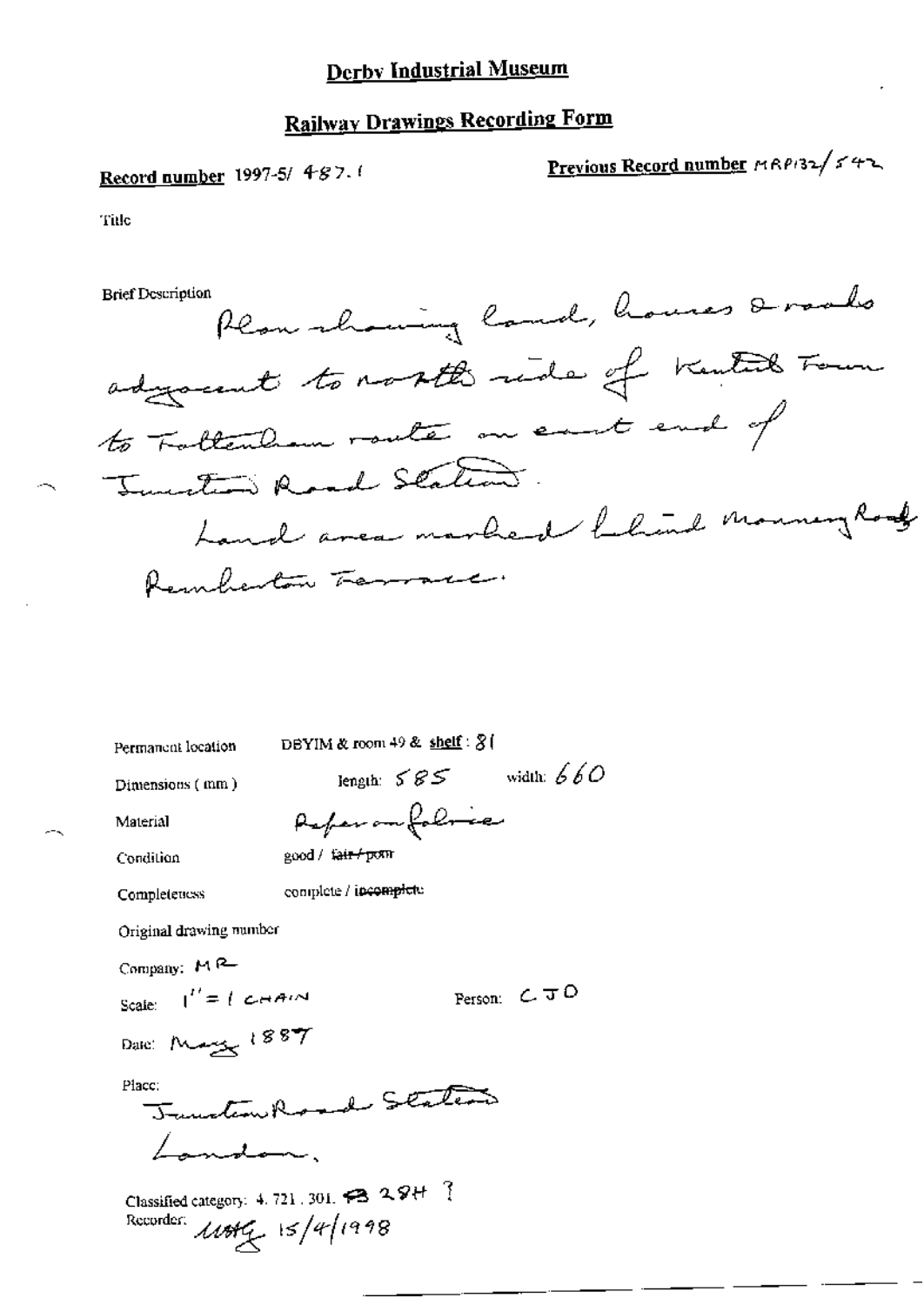### Derby Industrial Museum

# **Railway Drawings Recording Form**

Record number 1997-5/ 4 87.2

Previous Record number 
$$
MRP132/542
$$

Title

**Brief Description** 

Plan showing houses, land, Mouney Road as in 1997-5/487.1 with only two tracks forlow at limits of MR new boundary behind Monney Road houses.

length:  $560$  width:  $275$ 

Person:

Permanent location

DBYIM & room 49 & shelf:  $8$ 

Tracing fabric

 $good /$   $fair / poor$ .

Dimensions (mm)

Condition

Material

complete / invanighene Completeness

Original drawing number

Company: MR

Scale:  $1'' < 1$  CHAIN

Date:

Place:

Investion Road Station Landon.

Classified category: 4, 721, 301,  $\cancel{\otimes}$  2,  $\cancel{\otimes}$  H<sup>-1</sup>. Recorder:  $MN_1$  15/4/1998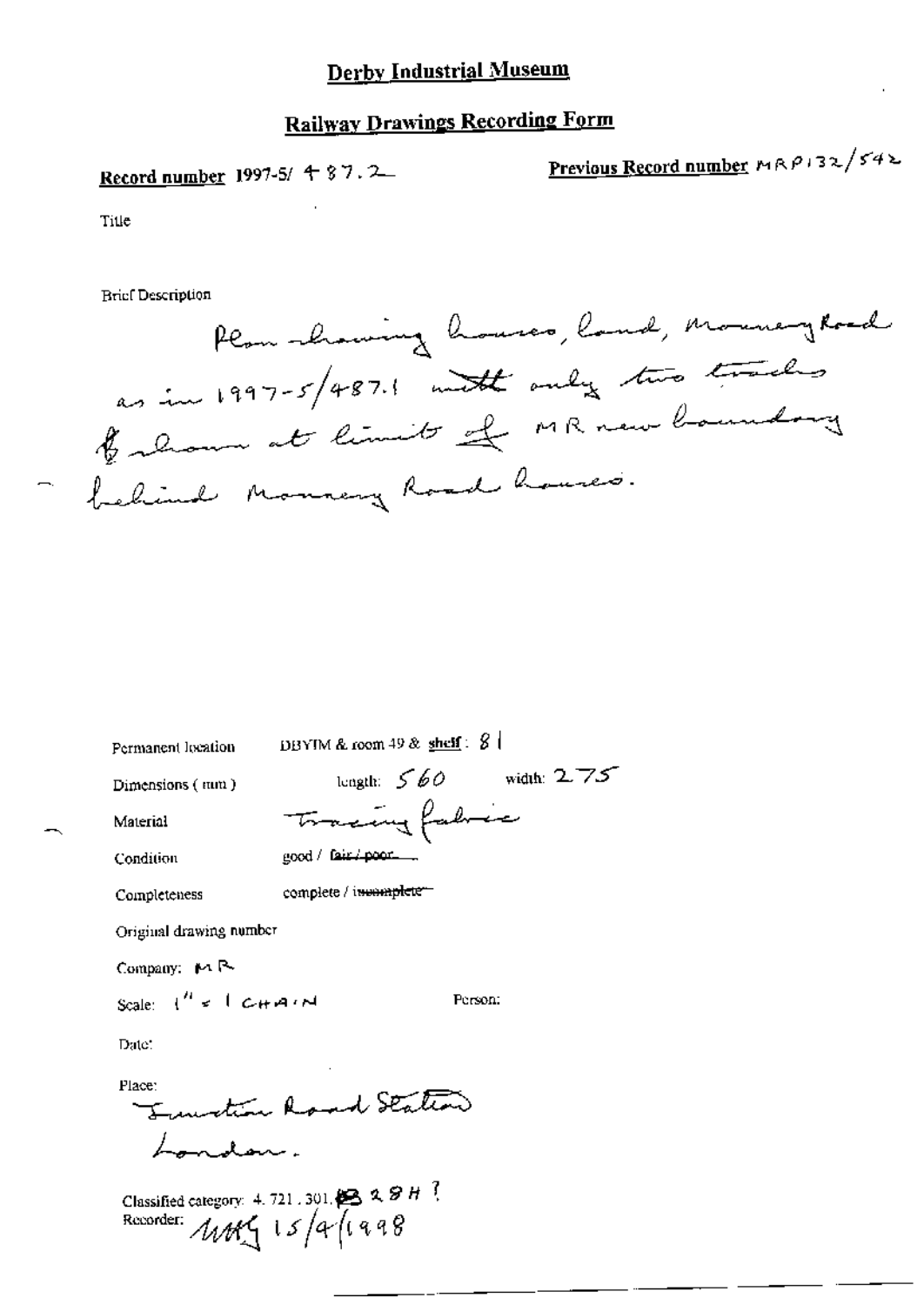### **Railway Drawings Recording Form**

Record number 1971-384/631.7

Previous Record number

CATTELL

Title

COUNTY OF MIDDLESEX PARISH OF STPANCRAS

**Brief Description** 

Plan of tracks, huildings, made miluding lings naings laymet make coal imp troverser. Cattlepuse réador Gardens: Jas Comwall-Peateloger. HAmos-Coachnan. a Noral Arion - Realthyer, Chas Rawlings - Pealthager. ? - Plateloyer: WM Gibson-Loco Foraman.<br>Hassel - Ganzer: Fachson-Loca superintendent.  $\sim 100$ Clearch - Smelt - Ruchard George - Frienes-platedayer. Jos Arthornon - Pecteloger, Al Birin-Platelager S ?- grass inspector. F - Foreman

DBYIM & room 49 & shelf :  $(2)$ Permanent location width:  $645$ length:  $355$ Dimensions (mm) forger Material Condition good / fair / poor Completeness complete / incomplete Original drawing number  $SHEET \sim 6$ Company: Scale:  $\int_0^R$  =  $\int$  c-HAUN Person; Date:  $5 - 1874$ 

Place:

Classified category: 4, 721, 301, 13 U, 16, 17A, 17B,  $\sigma\tau$ , 28H.  $llog_{1}$  14/11/2003 Recorder: